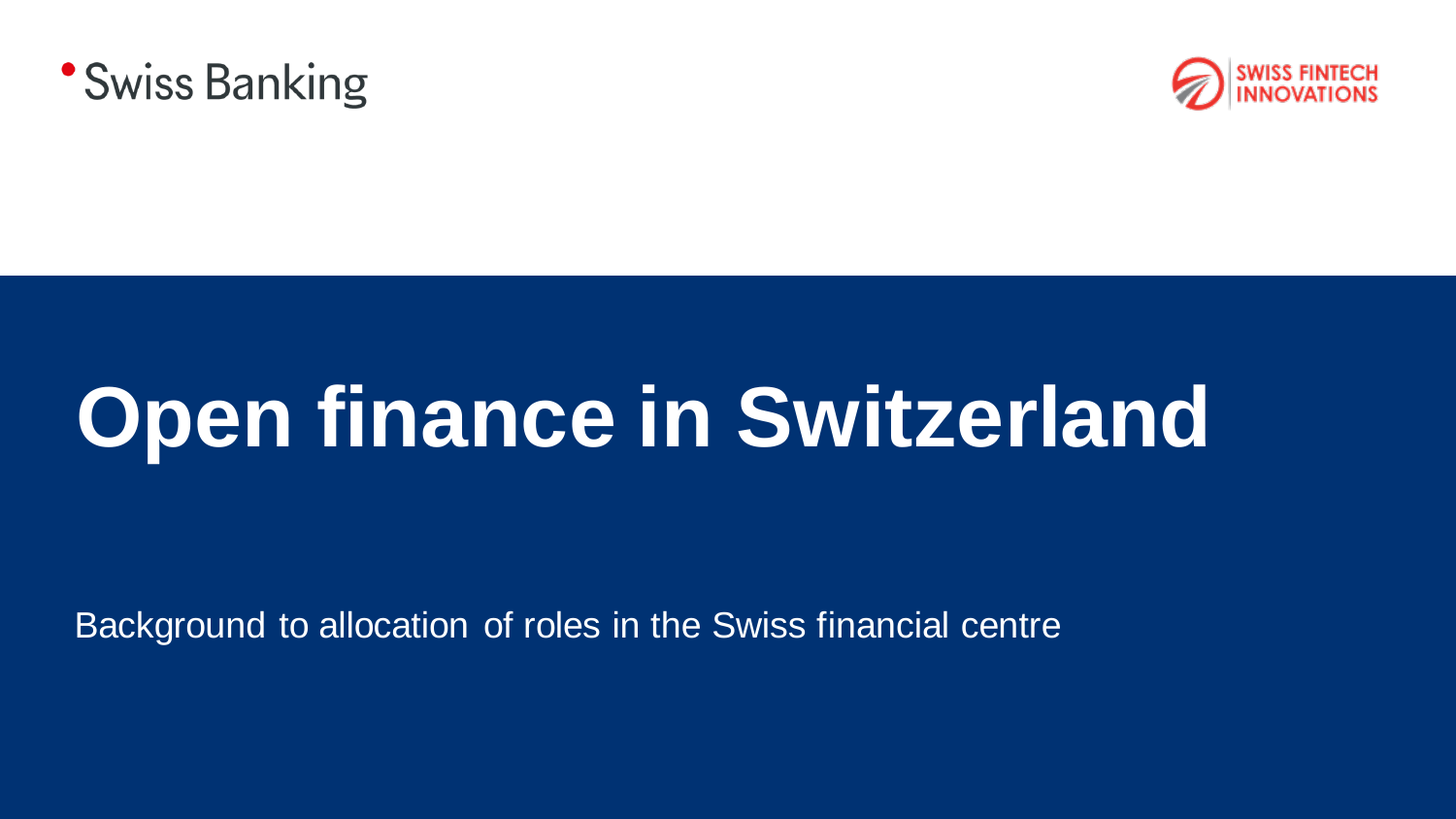

# **Background**

At its heart, open finance is all about serving customers' needs within trusted ecosystems.

- The **concept of open finance** is that customers can make their **personal financial information** available to various financial service providers (e.g. banks and insurers) as well as other service providers via open interfaces.
- The focus is on the **standardised** and **secure exchange of data** between banks, insurers and trusted third parties.
- Thanks to application programming interfaces (**APIs**), financial service providers can **quickly and easily integrate** data or functions into **third-party** applications and services – **and vice versa**.
- With the controlled opening up of standardised interfaces, **customers benefit** from a **high pace of innovation** and therefore **competitive offerings**, while also enjoying a high degree of **stability** and **reliability**.

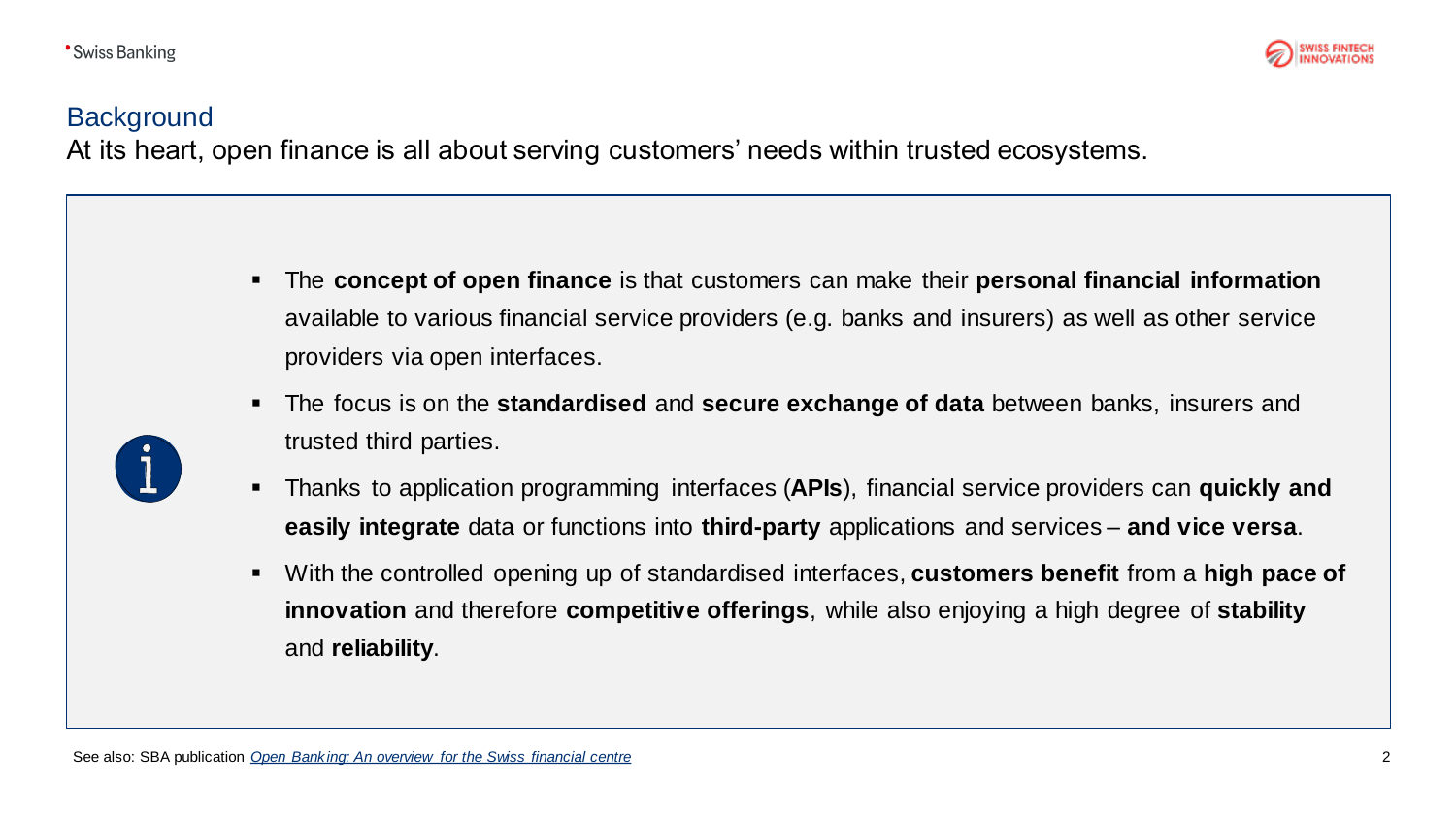

## Potential developments

Modern technologies are making it possible to open up gradually but permanently.

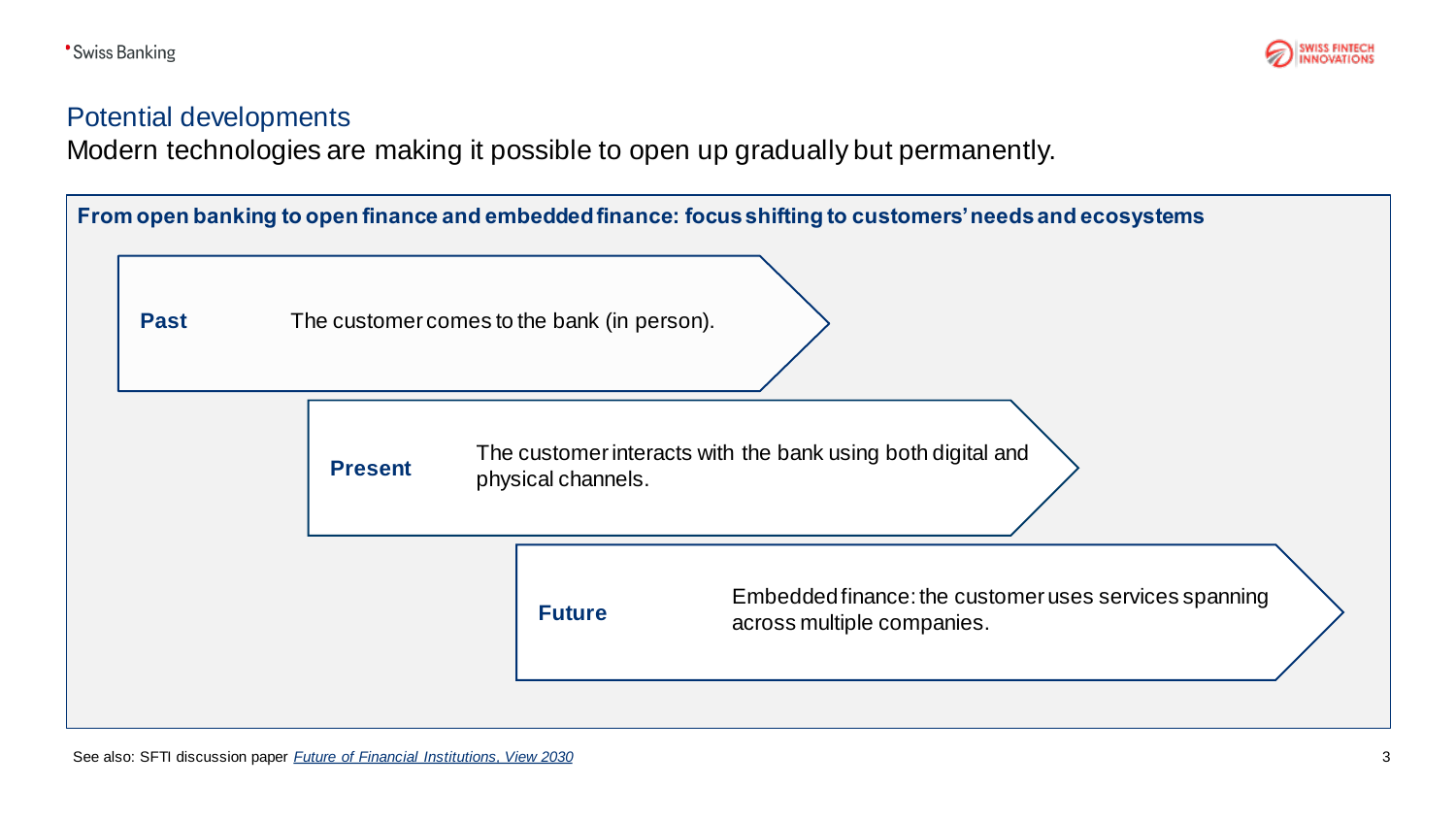

## Success factors

Four factors are crucial to the implementation of open finance in Switzerland:









#### **Customer focus**

The service and the business must be focused on the customer's interest.

#### **Security**

Uniform quality criteria ensure the integrity of market participants.

#### **Technical standards**

Universal technical standards (e.g. API specifications) and clear governance facilitate scaling.

#### **Competition**

Freedom of contract and a free market for products and services promote innovation.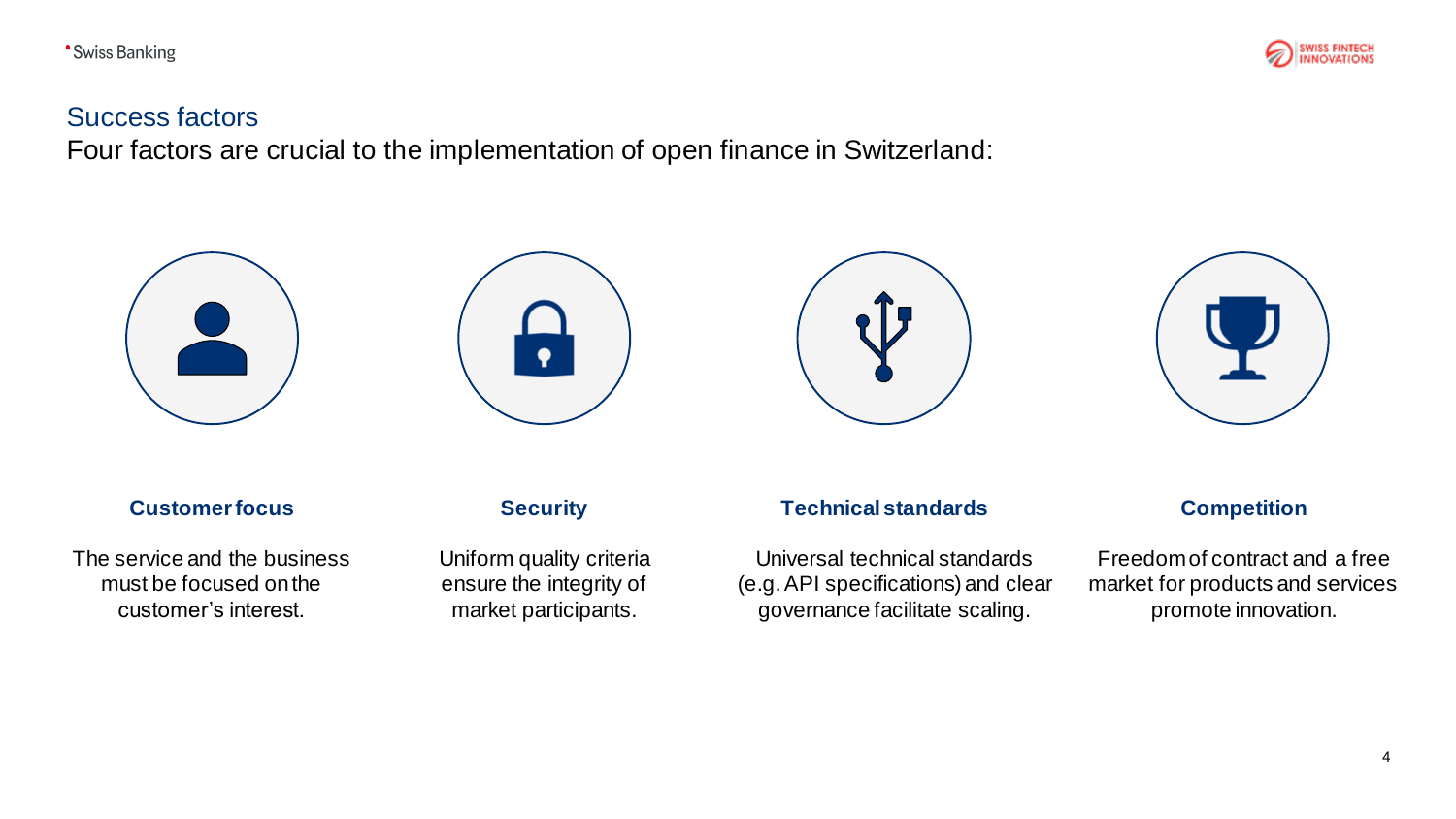**\*Swiss Banking** 



## Understanding of roles

SFTI acts as a central forum, drawing up the necessary principles and recommendations for open finance in Switzerland.



*\*Not an exhaustive list. Other stakeholder groups are possible.*